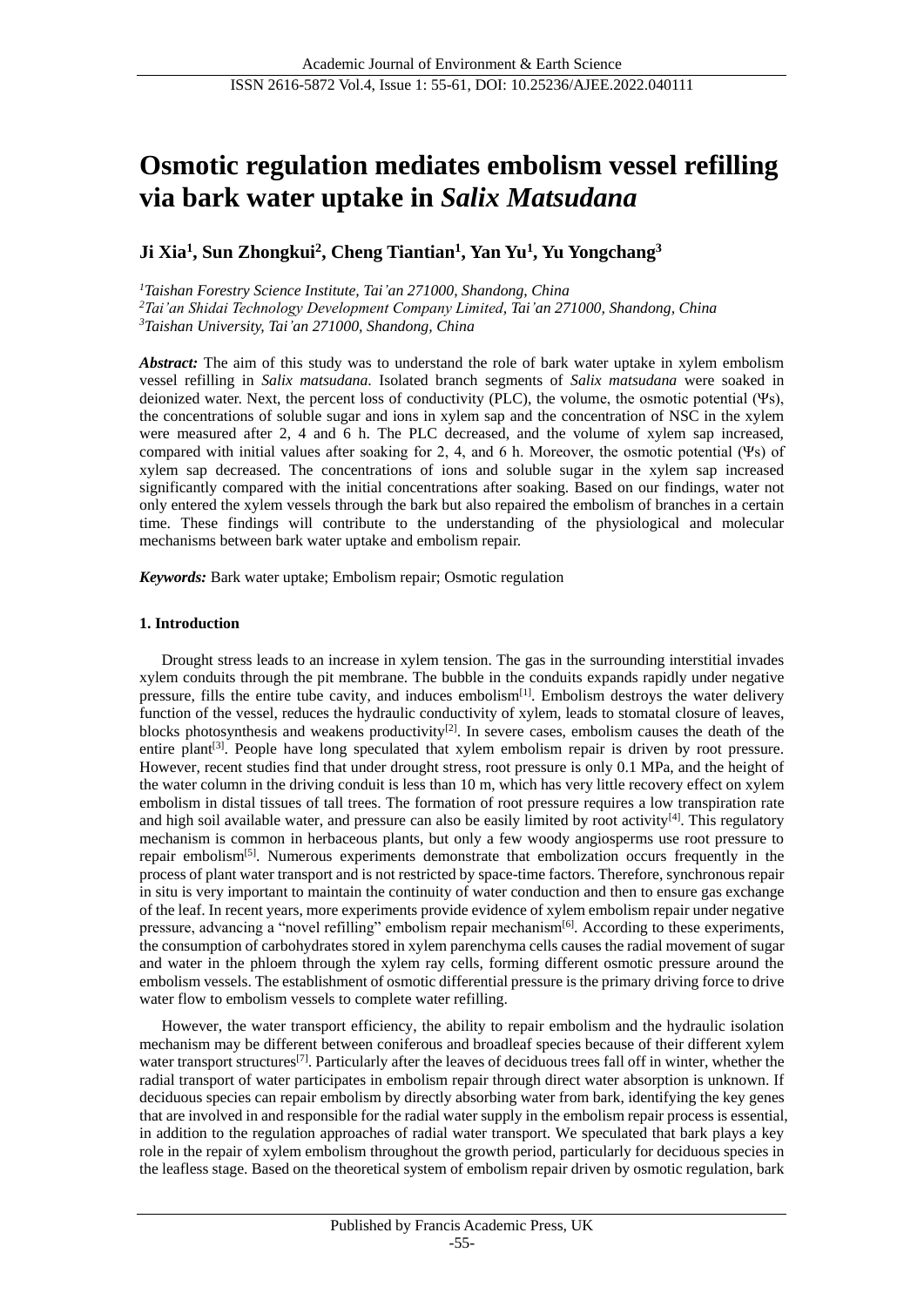may regulate and control the starch response of woody parenchymal cells and transmembrane transport of osmotic adjustment substances by providing non-structural carbohydrates for woody parenchymal cells and then increase the transposition of osmotic adjustment substances to embolism conduits, reduce the osmotic potential of embolism conduits and drive water to inject into embolism conduits from surrounding parenchymal cells.

*Salix matsudana* is not only an important fast-growing timber but is also a type of tree for farmland protection and soil and water conservation in northern China. The tree has strong adaptability to drought, water flooding, salinization and other difficult site conditions. Moreover, *Salix matsudana* has high greening, ornamental and economic value. In this study, embolized branches with 50% conductance loss were used as the experimental material. Furthermore, the percent loss of conductivity (PLC), volume, osmotic potential (*Ψs*), the concentrations of soluble sugar and ions in xylem sap and the concentration of NSC in the xylem were measured after 2, 4 and 6 h.

## **2. Materials and methods**

## *2.1 Plant materials and treatments*

Plant materials used in this study were collected from Salix matsudana  $({\sim}4 \text{ m}$  height and  ${\sim}0.1 \text{ m}$ diameter), which openly grow at the experimental base of the Chinese Academy of Forestry. Small branches (~1 m length and 5-10 mm diameter) were randomly selected from low hanging limbs (~2.5 m above the ground). The selected branches had over 30 cm long segments with no leaves, which ensured the full coverage with bark. Moreover, branches were collected from limbs facing the same aspect around the trees. The branches were naturally dried to an embolism degree of P50 on an experimental table (according to preliminary experimental results, the P50 of Salix matsudana was  $-1.9 \pm 0.05$  MPa).

We excised six branches and cut each branch into four segments (50 mm length) under water (the number of segments from the upper to the lower end of the morphology was I–IV). Segment I was the initial segment, whereas the segments II, III and IV were the treated segments. Both ends of segments II, III and IV were quickly sealed with a covering of siliconized acrylic caulk. Then, the segments were placed in a sink containing deionized water (Mason et al. 2016). Specifically, segment II was removed after 2 h, segment III was removed after 4 h and segment IV was removed after 6 h. During the treatment, the saturated water was exchanged every 2 h. Six independent biological replicates were analysed for each treatment.

## *2.2 Analysis of branch segment biomass*

From the collected branches, we cut segments (50 mm length) under water, quickly sealed both ends with a covering of siliconized acrylic caulk and placed the segments in a sink containing deionized water for 0.5, 1, 2, 3, 4, 6, 8, 10 and 24 h. Then, we removed each submerged branch segment, patted it with a paper towel to remove surface water, recorded the weight and returned the branch segment to the water bath.

## *2.3 PLC*

The measurement of PLC was as follows. Branch segments were selected with the length of 50 mm. The two ends of a segment were cut flat with a single blade under water, and the water conductivity of the segment was measured with a 25 mmol·L<sup>-1</sup> KCl solution filtered through a 0.4  $\mu$ m microporous membrane. The initial water conductivity was measured using the pressure of 4 kPa to push the solution through the stem segment. Then, the segments were flushed with 0.1 MPa pressure for 30 s to wash out all bubbles in the segment (according to preliminary experimental results, all embolisms in a segment were removed at 0.1 MPa pressure for 30 s). Furthermore, the maximum water conductivity was measured using the pressure of 4 kPa. The percent loss of conductivity was calculated as PLC (%) =  $(1-Ki/Kmax) \times 100\%$ , where Ki refers to the initial conductivity and Kmax refers to the maximal conductivity.

## *2.4 Volume of xylem sap*

The xylem sap was extracted by the centrifugal method. We removed the bark, the segment was immediately spun at 12,000 rpm in a centrifuge to remove the xylem sap, and then  $\sim$ 3 mm was cut off the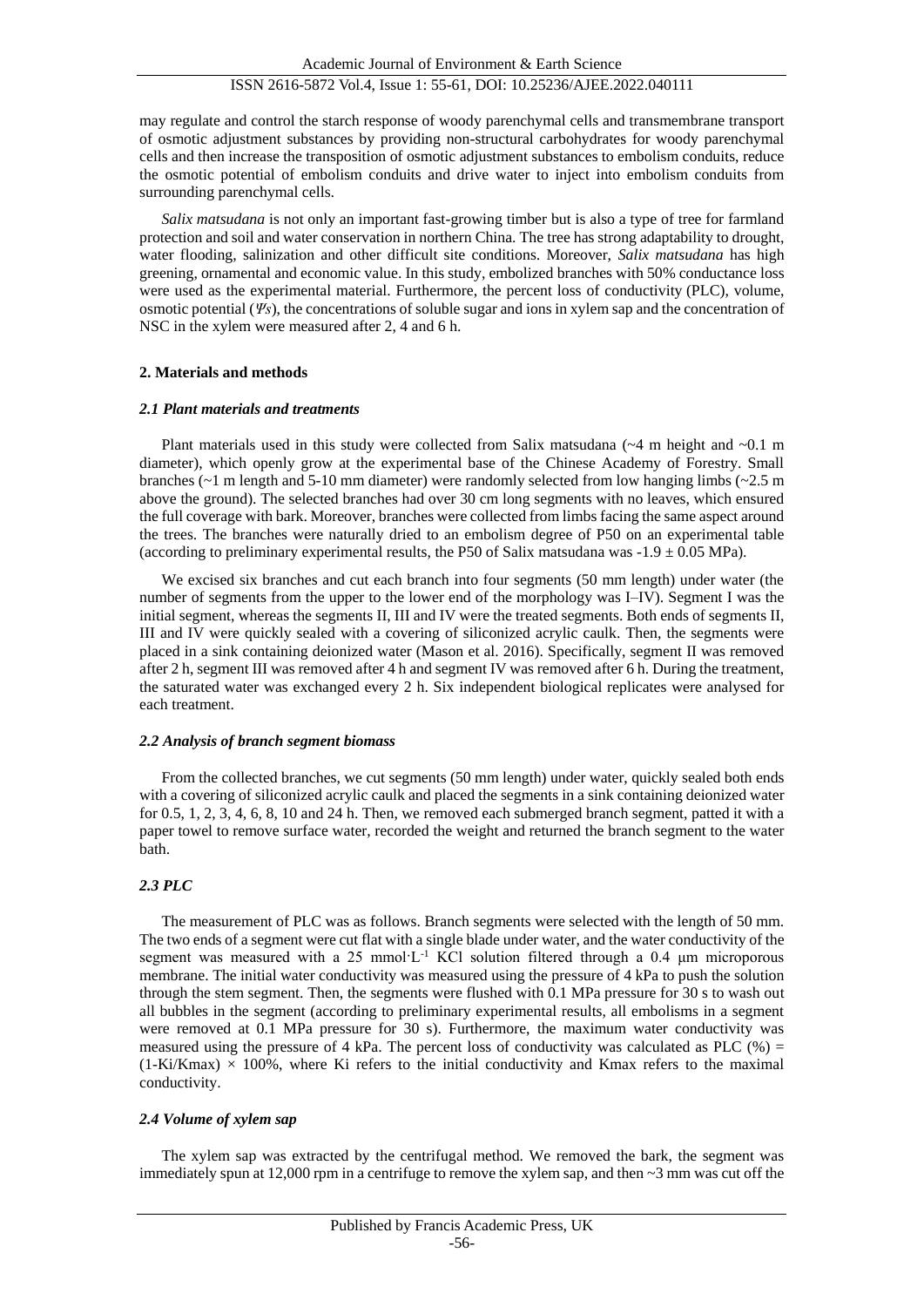## ISSN 2616-5872 Vol.4, Issue 1: 55-61, DOI: 10.25236/AJEE.2022.040111

segment, which was spun again; this procedure was repeated until the entire segment was cut and spun.

#### *2.5 Osmotic potential of xylem sap*

Osmotic pressure was determined with an Osmomat 030 (Gonotech, Germany). The osmotic potential was calculated as  $\Psi$ s = -i CRT, where i is the dissociation coefficient of the solute, C is the osmotic pressure, R is the gas constant, and T is the thermodynamic temperature.

#### *2.6 Concentration of ion and soluble sugar in xylem sap*

Because  $K^+$ ,  $Ca^{2+}$ , Na<sup>+</sup> and Mg<sup>2+</sup> were the primary inorganic ions in xylem vessels, we used the sum of the concentrations of  $K^+$ ,  $Ca^{2+}$ ,  $Na^+$  and  $Mg^{2+}$  as the total concentration of xylem sap ions. Xylem sap, 50 μL, was extracted by the centrifugal method, and the volume was fixed to 5 mL with deionized water. The concentrations of  $K^+$ ,  $Ca^{2+}$ , Na<sup>+</sup> and Mg<sup>2+</sup> were determined using an inductive coupling plasma emission spectrograph (iCAP6300ICP-OES Spectrometer; Thermo Scientific, Waltham, MA, USA). The concentration of soluble sugar was measured with a Plant Soluble Assay Kit (Solarbio, China).

#### *2.7 Concentration of starch and soluble sugar in xylem cell*

Xylem, 0.1 g, was extracted. The concentration of soluble sugar was measured with a Plant Soluble Assay Kit (Solarbio, China). The concentration of starch was measured with a Plant Starch Assay Kit (Solarbio, China).

#### *2.8 Statistical analysis*

For statistical analysis, data were processed using analysis of variance (one-way ANOVA). The differences among treatments were assessed using Tukey's test with the SPSS 19.0 statistical software package (SPSS Inc., Chicago, IL, USA). Differences between treatments were considered to be significant at  $P < 0.05$ .

## **3. Results**

#### *3.1 Water enters xylem through bark*

In all tested branches, segment mass increased with soak time over a period of 24 h. Percent increase in branch mass changed most rapidly over the first 4 h, and stem mass increased 100.79 mg. Over a period of 24 h, stem mass increased 134.37 mg compared with the initial weight (Fig. 1a). This result is consistent with that of research on coastal redwood crowns and showed that bark could absorb water. The initial ratio of xylem sap volume of the segments was  $0.13 \pm 0.001 \mu L \cdot mm^{-3}$ , which increased by 21.51, 20.29 and 23.75% compared with the initial ratio after soaking for 2, 4 and 6 h, respectively (Fig. 1b). Thus, we argue that bark absorbed external water, and a fraction of water was transported into the xylem vessels. This transport provided a source of water for the repair of the embolized vessels. The initial PLC of the segments was  $50 \pm 2\%$ , which decreased by 30.85, 21.24 and 34.37% compared with the initial PLC after soaking for 2, 4 and 6 h, respectively (Fig. 1c). This result is consistent with the phenomenon of xylem refilling studied using visualization techniques such as MRI, microCT scanning, experimental manipulations and modelling. The initial *Ψs* of xylem sap was -0.07±0.05 MPa, which decreased by 10.00, 22.79 and 87.18% compared with the initial *Ψs* after soaking for 2, 4 and 6 h, respectively (Fig. 1d). Combined with the results for PLC and xylem sap volume, we considered that the osmotic potential difference between conduits might be the driving force to promote bark water uptake.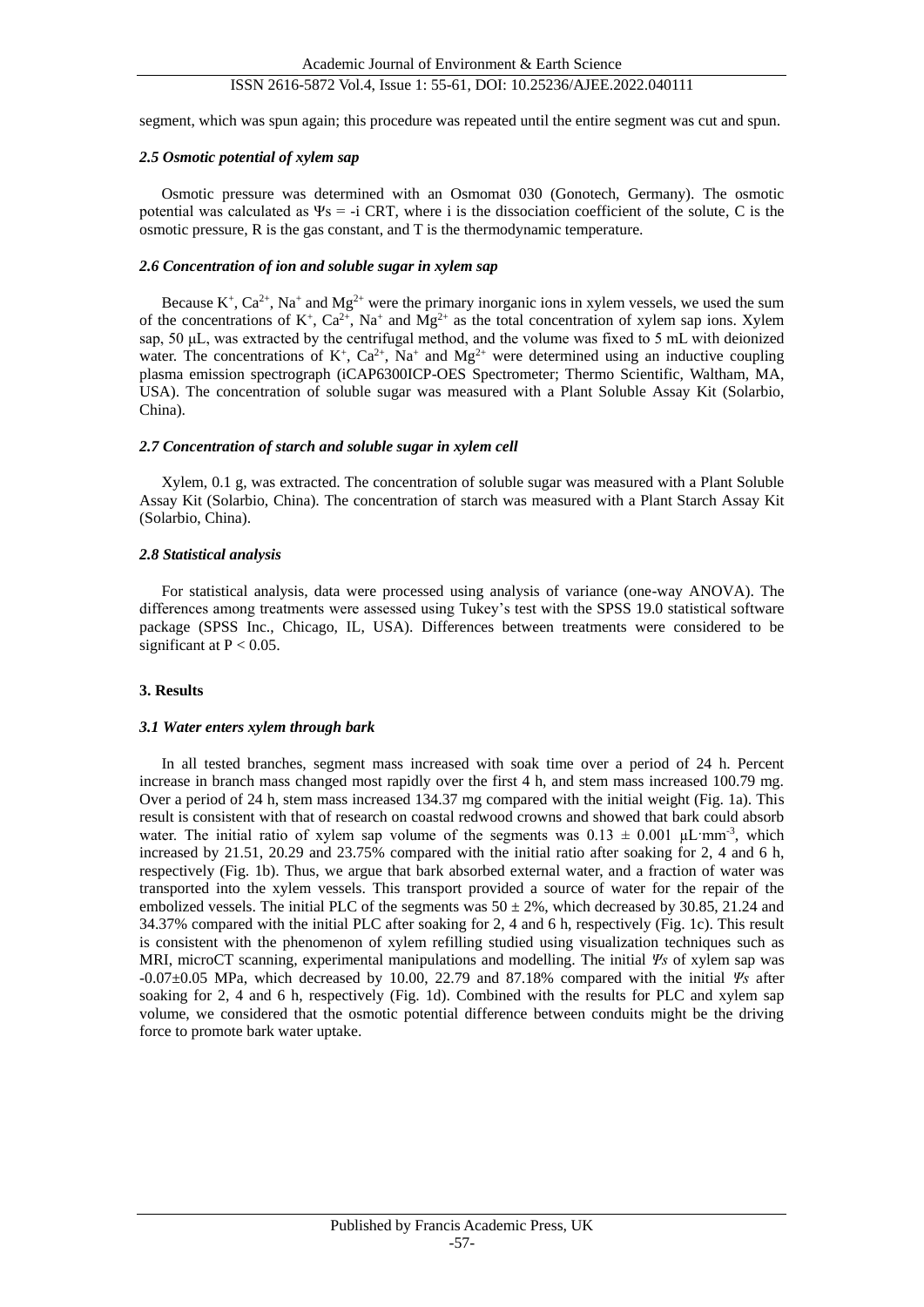

*Fig. 1 Mass increment of branch segment (a), ratio of xylem sap volume to xylem volume (b), PLC (c)*  and osmotic potential of xylem sap (d) at different soaking times. Data in the figure are the mean  $\pm SE$ *(n=6). The dotted line represents the average initial value of the segment (before soaking in water); the dashed line indicates the initial mean ±SE (n=6). Different lowercase letters denote significant differences (P < 0.05) between soaking times; indicates significant differences (P < 0.05) between initial and after soaking values.*

#### *3.2 Change of osmotic regulating substance*

The biology of the refilling process has focused on studies of xylem parenchyma cells that are assumed to provide both water and energy in response to refilling treatments[8]. Our study found that the concentration of soluble sugar in xylem sap increased by 12.86, 24.67 and 39.98% compared with the initial concentration after soaking for 2, 4 and 6 h, respectively (Fig. 2a). The concentration of soluble sugar in the xylem increased by 25.52, 42.07 and 33.33%, and the concentration of starch in the xylem decreased by 3.77, 4.96 and 10.24% compared with the initial concentrations after soaking for 2, 4 and 6 h, respectively (Fig. 2b, c). The consumption of carbohydrates in xylem parenchyma cells is considered by some to create a strong signal for phloem unloading and leads to the sugar and water in the phloem to move radially through the xylem rays. However, little research has been conducted on the role of ions in the refilling of embolized vessels. Because  $K^+$ ,  $Ca^{2+}$ , Na<sup>+</sup> and Mg<sup>2+</sup> were the primary inorganic ions in xylem vessels, we used the sum of the concentrations of  $K^+$ ,  $Ca^{2+}$ ,  $Na^+$  and  $Mg^{2+}$  as the total concentration of xylem sap ions. In our study, the concentration of ions increased by 30.25, 48.80 and 46.00% compared with the initial concentration after soaking for 2, 4 and 6 h, respectively (Fig. 2d). In fact, we demonstrated that osmotic regulation repaired embolism by mediating bark water uptake. However, the fate of the osmotic regulating substance is unknown. Additionally, we cannot conclude whether the substance is used for respiration or transportation in cells. Overall, the role of this substance in the refilling process requires elucidation.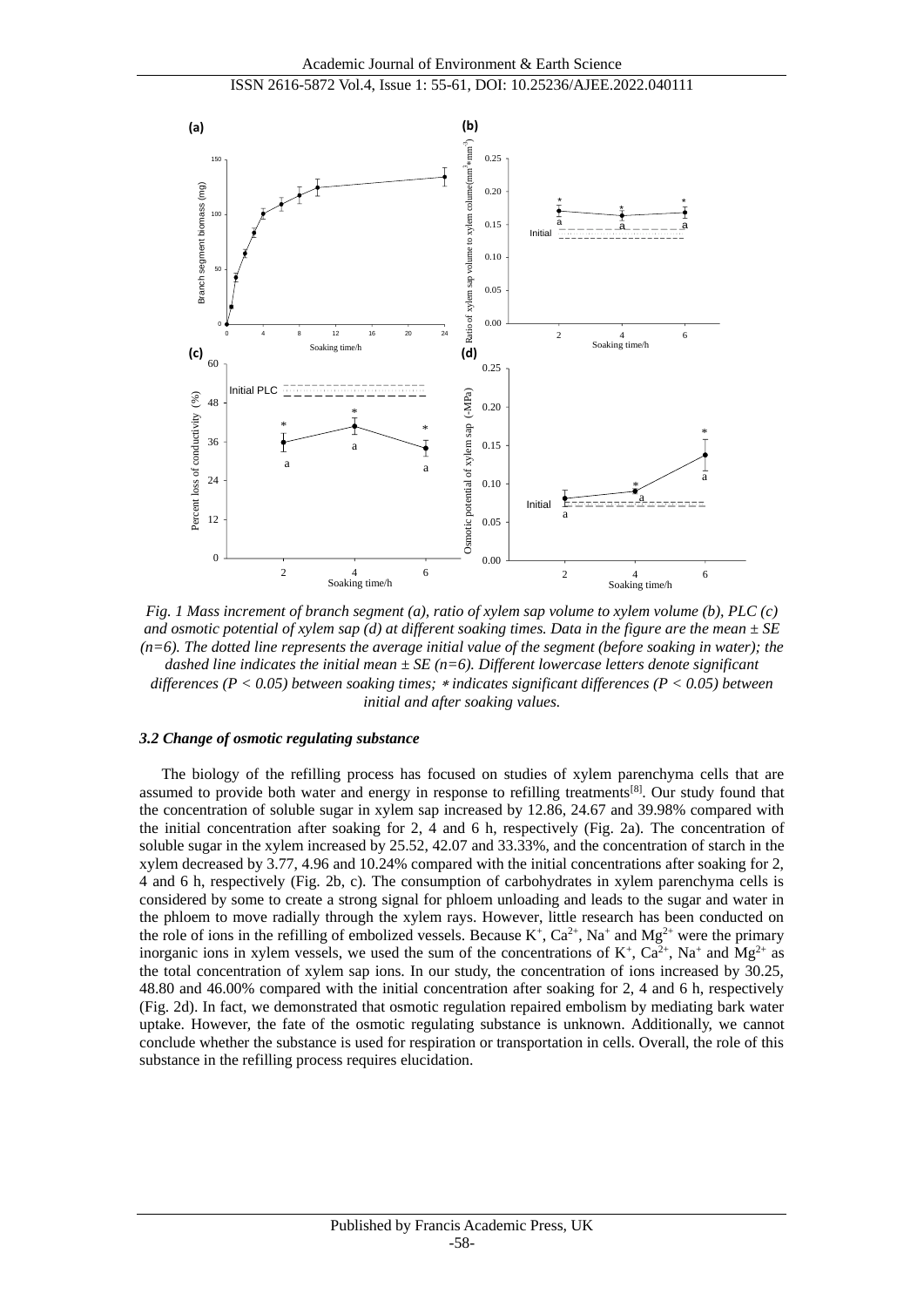

*Fig. 2 Soluble sugar (a) and Cation (b) (the sum of*  $Ca^{2+}$ *,*  $K^+$ *,*  $Mg^{2+}$  *and*  $Na^+$ *) concentrations of xylem sap at different soaking times. Soluble sugar (c) and starch (d) concentrations of the xylem at different soaking times. Data in the figure are the mean*  $\pm SE$  ( $n=6$ ). The dotted line represents the average *initial value (before soaking in water); the dashed line indicates the initial mean*  $\pm SE$  (*n*=6). *Different lowercase letters denote significant differences (P < 0.05) between soaking times; indicates significant differences (P < 0.05) between initial and after soaking values.* 

#### **4. Discussion and Conclusions**

The formation of xylem embolism is a non-biological process, which is influenced by the water column tension of the xylem and the physical and chemical properties of wood. However, the repair of embolism is a complex biological process hat requires not only the interaction of substance metabolism and energy metabolism but also sufficient water supply<sup>[9]</sup>. Studies show that plants can absorb water from fog, snow and rain to promote the hydraulic recovery of leaves, indicating that plants can directly absorb water from outside through non-root channels<sup>[10]</sup>. However, the role of bark in the hydraulic recovery of plants is only mentioned in some coniferous plants. We found that the weight of a branch of Salix increased by 134.37 mg after immersion in water for 24 hours, which is a result similar to that found in the research of Katz. This finding indicated that bark could absorb water and provide a water source for the repair of embolism, which showed that embolism could be repaired within 2 hours after refilling under moderate drought stress, but more than 20 hours were required after severe drought stress in Populus trichocarpaa<sup>[11]</sup>. Our study showed that the PLC decreased by 30.85, 21.24 and 34.37% after 2, 4 and 6 h of refilling, respectively, which indicated that exogenous water was transported radially to repair embolism in situ, but the time effect of such repair remains for further study.

As an important energy and carbon source in plants, soluble sugar is involved in many processes of plant life metabolism. Drought stress hinders the normal source-sink distribution of carbohydrates and reduces the total amount of carbon assimilation. Soluble sugar can maintain the specific structure and function of proteins by replacing the position of the water molecule and forming hydrogen bonds with the protein. The soluble sugar in the process of embolism repair may be transformed from starch in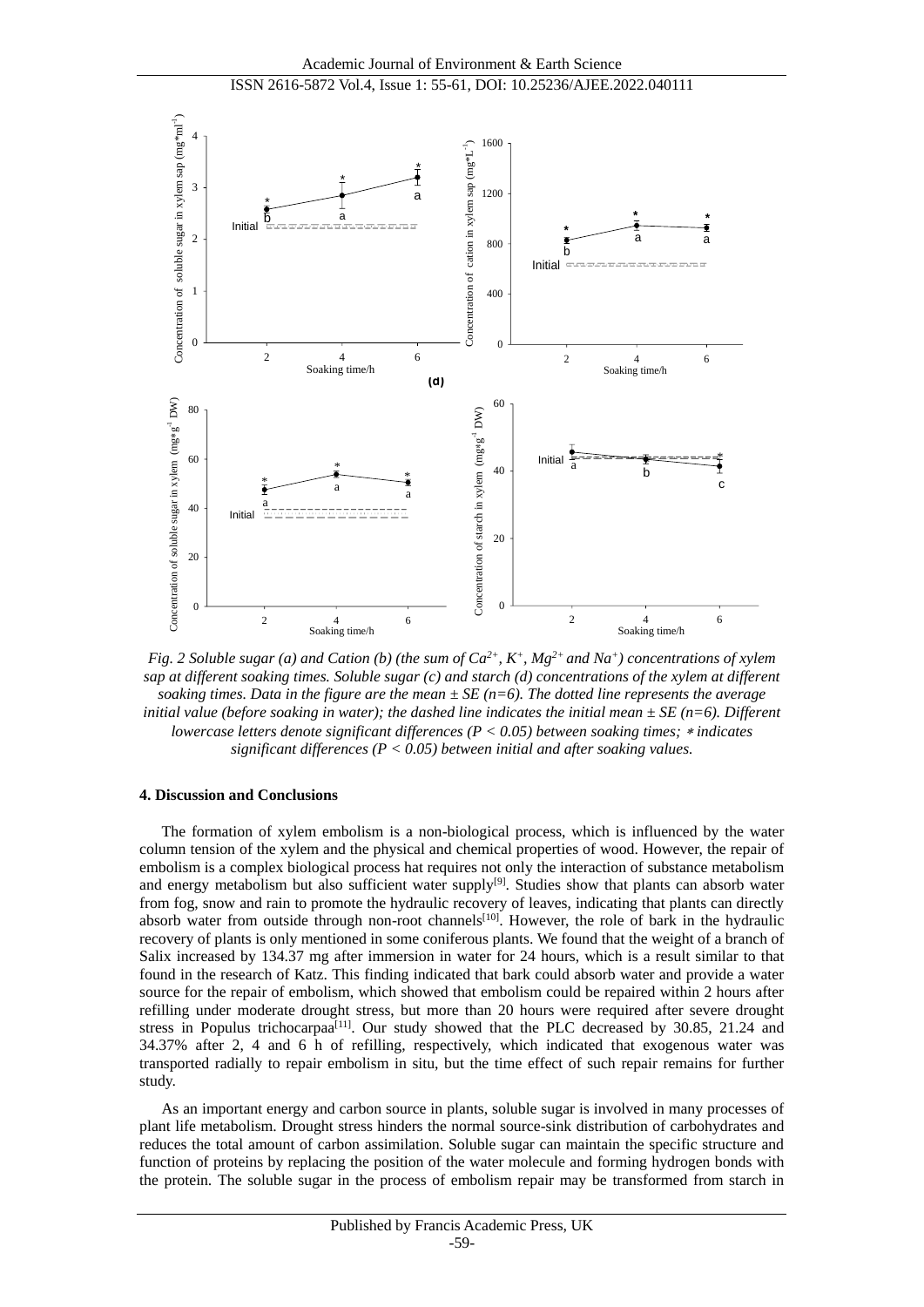## ISSN 2616-5872 Vol.4, Issue 1: 55-61, DOI: 10.25236/AJEE.2022.040111

wood parenchyma cells. Starch hydrolysed into soluble sugar in parenchyma cells increases the swelling pressure of parenchyma cells and pushes water into the embolized vessels to promote the embolism repair under the effect of bulging pressure<sup>[12]</sup>. Buccifound that plants with high contents of soluble sugar in the petiole often had high water conductivity, and these soluble sugars were hydrolysed from starch in parenchyma cells of the xylem. Our study also found that in the process of refilling, the content of soluble sugar in the xylem sap increased, which is conducive to reducing the water potential of the embolism vessels and promotes more water to flow into the embolism vessels. However, how much soluble sugar comes from starch hydrolysis and what signal causes starch hydrolysis remains unclear.

Many studies report on the accumulation of intracellular inorganic ions as osmotic regulators under drought stress. The absorption of inorganic ions by plants is an active absorption process. The effects of inorganic ions on embolism repair primarily focus on the ions of  $K^+$ ,  $Ca^{2+}$ , Na<sup>+</sup> and Mg<sup>2+</sup>. The contents of  $K^+$ ,  $Ca^{2+}$ ,  $Na^+$ , and  $Mg^{2+}$  in leaves of Malus pumila and Juglans nigra increase under water stress. Tyree found that the contents of  $K^+$  and  $Ca^{2+}$  in the unembolized branches of Laurus nobilis were higher than those in the embolized branches and that the content of  $K^+$  in the branches increased significantly during the process of refilling. Our study found a similar result, and the contents of  $K^+$ ,  $Ca^{2+}$  and Mg<sup>2+</sup> in xylem sap increased during the process of refilling. K<sup>+</sup> is a primary substance of osmotic regulation in plants under drought stress and can regulate the accumulation of other osmotic regulating substances to a certain extent. Simultaneously,  $K^+$  can mediate water to pass through pores. The content of  $Ca^{2+}$  in xylem sap increased significantly in the process of refilling, although some studies suggest that  $Ca^{2+}$  can increase plant susceptibility to embolism under drought conditions. We hypothesize that this finding may be observed because  $Ca^{2+}$  cannot improve the water conductivity of plants but can increase the effect of  $K^+$  function.

In this study, we examined the role of bark water uptake in promoting xylem embolism repair in *Salix matsudana*. Therefore, we concluded that the driving force of embolism repair via bark water uptake was based on the osmotic gradient between the embolized vessels and vessel-associated cells, leading to water flow to the embolized vessels. The hydrolysis of starch into soluble sugar in xylem parenchyma cells and ion transport between cells were the primary factors affecting the composition of osmotic potential.

## **Acknowledgement**

The study was financially supported by "Innovation Driving and Leading Promotion of Seedling and Flower Industry in Mount Tai" of industrial upgrading project of Science and Technology Park in Shandong Province (2019YQ012).

## **References**

*[1] Tyree MT, Zimmermann MH (2002) Xylem Structure and the Ascent of Sap. Springer, Berlin. 45–56 [2] Martorell S, DIAZ-ESPEJO A, Medrano H, Ball MC, Choat B (2014) Rapid hydraulic recovery in Eucalyptus pauciflora after drought: linkages between stem hydraulics and leaf gas exchange. Plant Cell Environ 37: 617–626*

*[3] Urli M, Porte AJ, Cochard H, Guengant Y, Burlett R, Delzon S (2013) Xylem embolism threshold for catastrophic hydraulic failure in angiosperm trees. Tree Physiol 33: 672–683*

*[4] Wheeler JK, Huggett BA, Tofte AN, Rockwell FE, Holbrook NM (2013) Cutting xylem under tension or supersaturated with gas can generate PLC and the appearance of rapid recovery from embolism. Plant Cell Environ 36: 1938–1949*

*[5] Brodersen CR, Mcelrone AJ, choat B, lee F, Shackel Ka, Matthews Ma (2013) In vivo visualizations of drought-induced embolism spread in Vitis vinifera. Plant Physiol 161:1820–1829*

*[6] Rolland V, Dana MB, Lenné T, Bryant G, Chen H, Wolfe J, Holbrook NM, Stanton DE, Ball MC (2015) Easy come, easy go: Capillary forces enable rapid refilling of embolized primary xylem vessels. Plant Physiol 168: 1636–1647*

*[7] Brodribb TJ, Pittermann J, Coomes DA (2012) Elegance versus speed: Examining the competition between conifer and angiosperm trees. Int J Plant Sci 173: 673–694*

*[8] Nardini A, Lo Gullo MA, Salleo S (2011) Refilling embolized xylem conduits: Is it a matter of phloem unloading? Plant Sci 180: 604–611*

*[9] Secchi F, Zwieniecki MA (2010) Patterns of PIP gene expression in Populus trichocarpa during recovery from xylem embolism suggest a major role for the PIP1 aquaporin subfamily as moderators of*